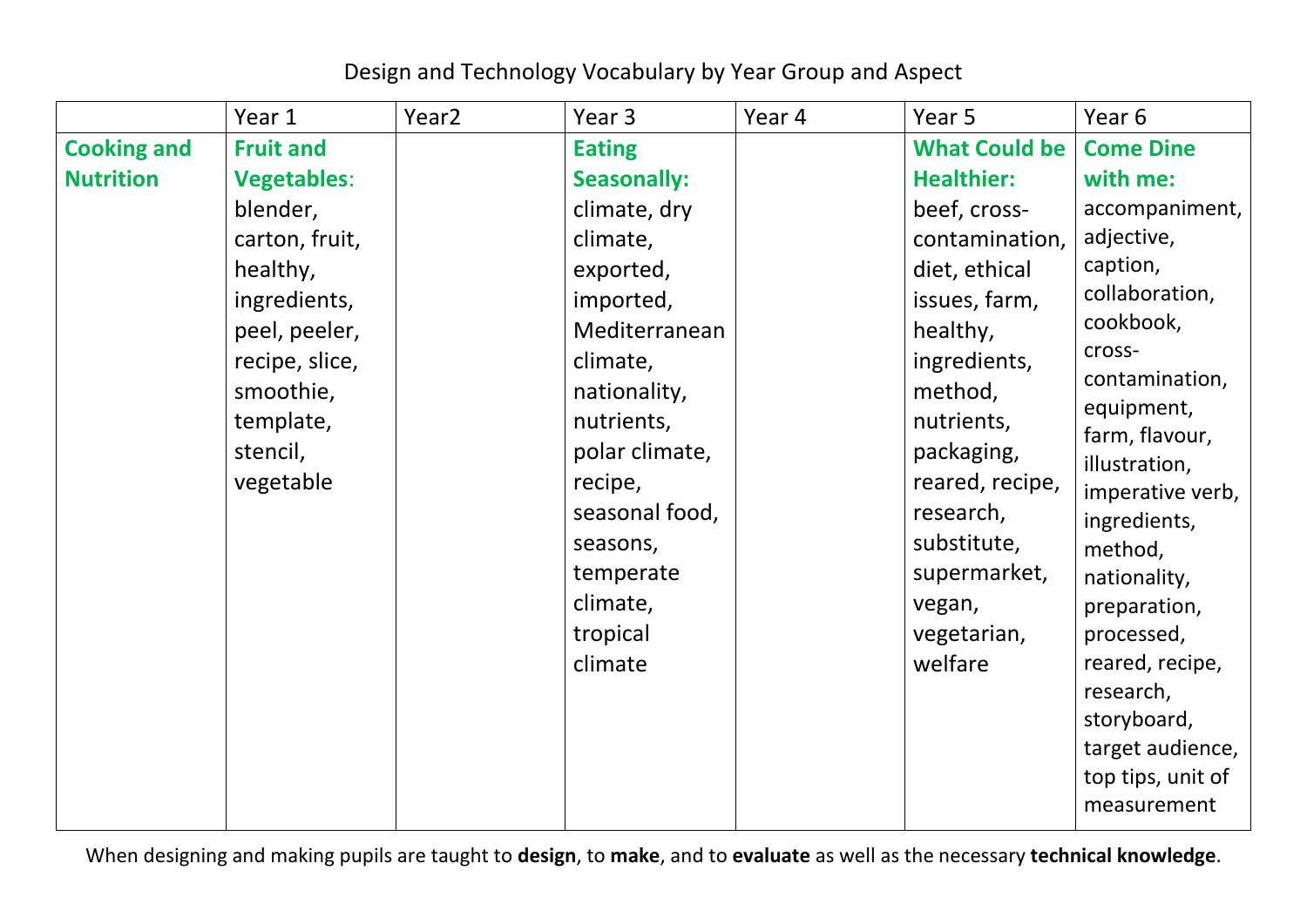| <b>Mechanisms</b><br>(KS1)<br><b>Mechanical</b><br>systems (KS2) | <b>Moving story</b><br>book:<br>assemble,<br>design,<br>evaluation,<br>mechanisms,<br>model, sliders,<br>stencil, target<br>audience,<br>template, test | <b>A Moving</b><br><b>Picture:</b><br>evaluation,<br>input, lever,<br>linear motion,<br>linkage,<br>mechanical,<br>mechanism,<br>motion,<br>oscillating<br>motion, output,<br>pivot,<br>reciprocating<br>motion, rotary<br>motion, survey<br><b>Making a toy</b><br>car - Wheels<br>and Axles: axle,<br>axle holder,<br>chassis, design,<br>evaluation, fix,<br>mechanism,<br>mechanic,<br>model, test,<br>wheel | <b>Pneumatic</b><br><b>Toys: exploded</b><br>diagram,<br>function,<br>input, lever,<br>linkage,<br>mechanism,<br>motion, net,<br>output, pivot,<br>pneumatic<br>system,<br>thumbnail<br>sketch | <b>Making a Pop-</b><br>up Book:<br>aesthetic,<br>computer<br>aided design<br>(CAD), caption,<br>design, design<br>brief, design<br>criteria,<br>exploded-<br>diagram,<br>function,<br>input, linkage,<br>mechanism,<br>motion,<br>output, pivot,<br>prototype,<br>slider,<br>structure,<br>template |  |
|------------------------------------------------------------------|---------------------------------------------------------------------------------------------------------------------------------------------------------|------------------------------------------------------------------------------------------------------------------------------------------------------------------------------------------------------------------------------------------------------------------------------------------------------------------------------------------------------------------------------------------------------------------|------------------------------------------------------------------------------------------------------------------------------------------------------------------------------------------------|------------------------------------------------------------------------------------------------------------------------------------------------------------------------------------------------------------------------------------------------------------------------------------------------------|--|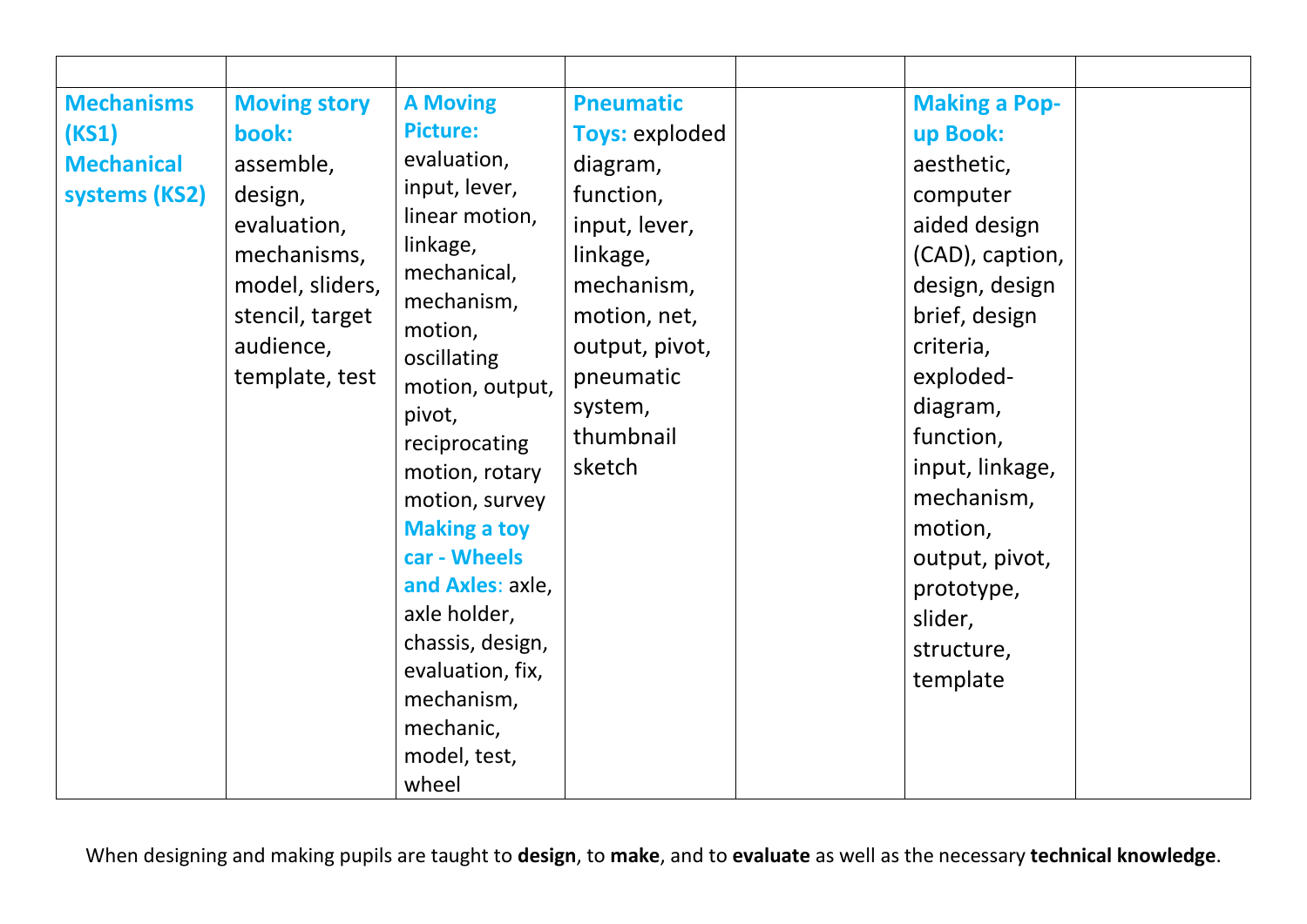| <b>Structures</b> | <b>Making a</b> | <b>Baby Bear's</b> | <b>Constructing a</b> | <b>Pavillions:</b> | <b>Bridges:</b> |
|-------------------|-----------------|--------------------|-----------------------|--------------------|-----------------|
|                   | windmill:       | <b>Chair:</b>      | Castle: 2D            | aesthetic,         | abutment,       |
|                   | Client, design, | function, man-     | shapes, 3D            | cladding,          | accurate,       |
|                   | evaluation,     | made, mould,       | shapes, castle,       | design criteria,   | arched bridge,  |
|                   | net, stable,    | natural, stable,   | design criteria,      | evaluation,        | beam bridge,    |
|                   | strong, test,   | stiff, strong,     | evaluate,             | frame              | bridge,         |
|                   | weak, windmill  | structure, test,   | façade,               | structure,         | compression,    |
|                   |                 | weak               | feature, flag,        | function,          | coping saw,     |
|                   |                 |                    | net, recyclable,      | inspiration,       | evaluation,     |
|                   |                 |                    | scoring, stable,      | pavilion,          | file, forces,   |
|                   |                 |                    | strong,               | reinforce,         | mark out,       |
|                   |                 |                    | structure, tab,       | stable,            | measure,        |
|                   |                 |                    | weak                  | structure,         | predict,        |
|                   |                 |                    |                       | target             | reinforce,      |
|                   |                 |                    |                       | audience,          | research,       |
|                   |                 |                    |                       | target             | right-angle,    |
|                   |                 |                    |                       | customer,          | sandpaper, set  |
|                   |                 |                    |                       | texture, theme     | square, shape,  |
|                   |                 |                    |                       |                    | strong          |
|                   |                 |                    |                       |                    | structure,      |
|                   |                 |                    |                       |                    | suspension      |
|                   |                 |                    |                       |                    | bridge, tenon   |
|                   |                 |                    |                       |                    | saw, tension,   |
|                   |                 |                    |                       |                    | test, truss     |
|                   |                 |                    |                       |                    | bridge, weak    |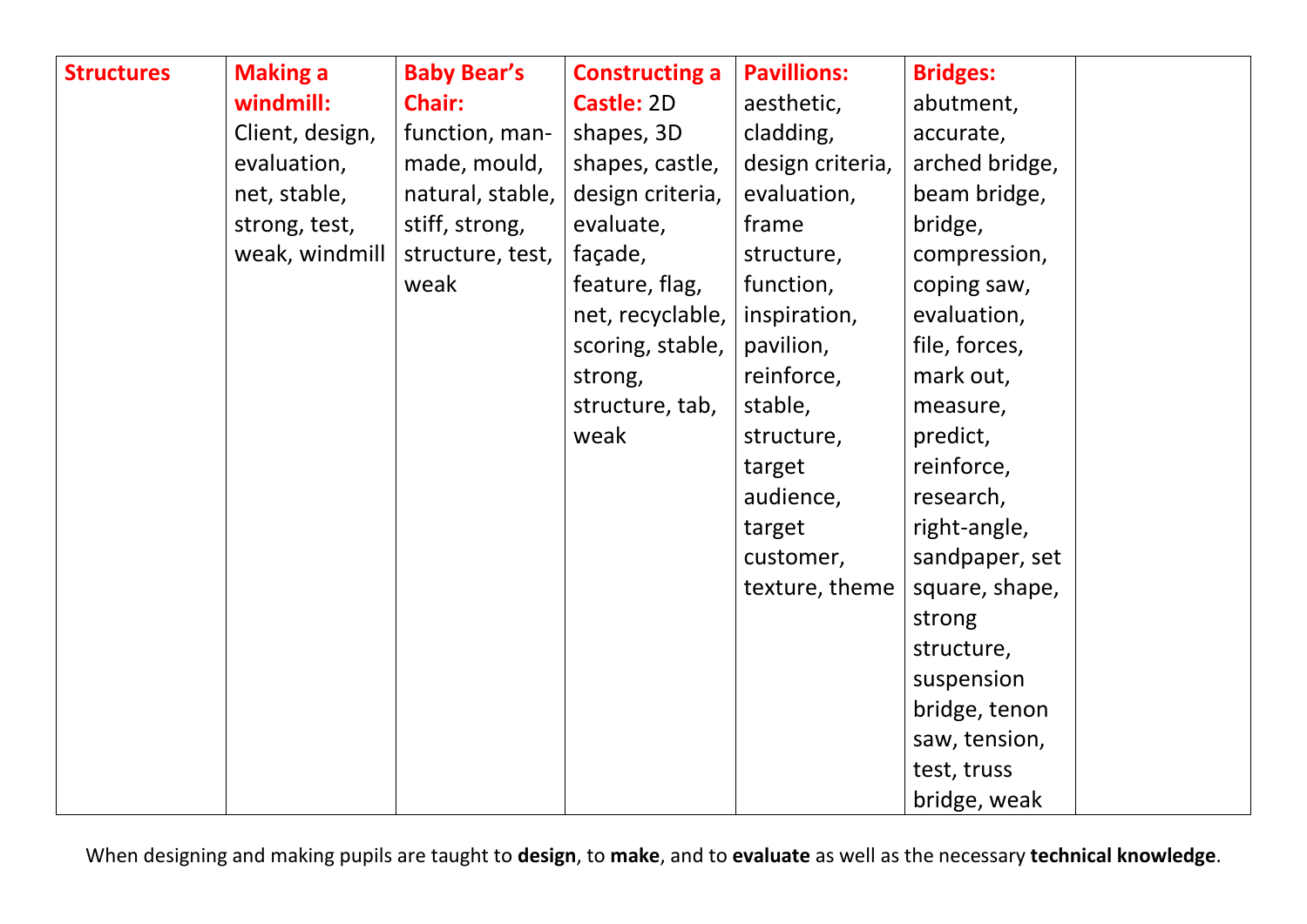| <b>Textiles</b> | <b>Making a</b>  | <b>Fastenings:</b> | <b>Stuffed Toys:</b> |
|-----------------|------------------|--------------------|----------------------|
|                 | puppet:          | aesthetic,         | accurate,            |
|                 | accurate,        | assemble,          | annotate,            |
|                 | decorate,        | book sleeve,       | appendage,           |
|                 | design, fabric,  | design criteria,   | blanket stitch,      |
|                 | glue, knot,      | evaluation,        | design criteria,     |
|                 | model, hand      | fabric,            | detail,              |
|                 | puppet,          | fastening,         | evaluation,          |
|                 | running stitch,  | mock-up, net,      | fabric, sew,         |
|                 | safety pin,      | running-stitch,    | shape, stuffed       |
|                 | sew, shape,      | stencil, target    | toy, stuffing,       |
|                 | staple, stencil, | audience,          | template             |
|                 | template,        | target             |                      |
|                 | thimble          | customer,          |                      |
|                 |                  | template           |                      |
|                 |                  |                    |                      |
|                 |                  |                    |                      |
|                 |                  |                    |                      |
|                 |                  |                    |                      |
|                 |                  |                    |                      |
|                 |                  |                    |                      |
|                 |                  |                    |                      |
|                 |                  |                    |                      |
|                 |                  |                    |                      |